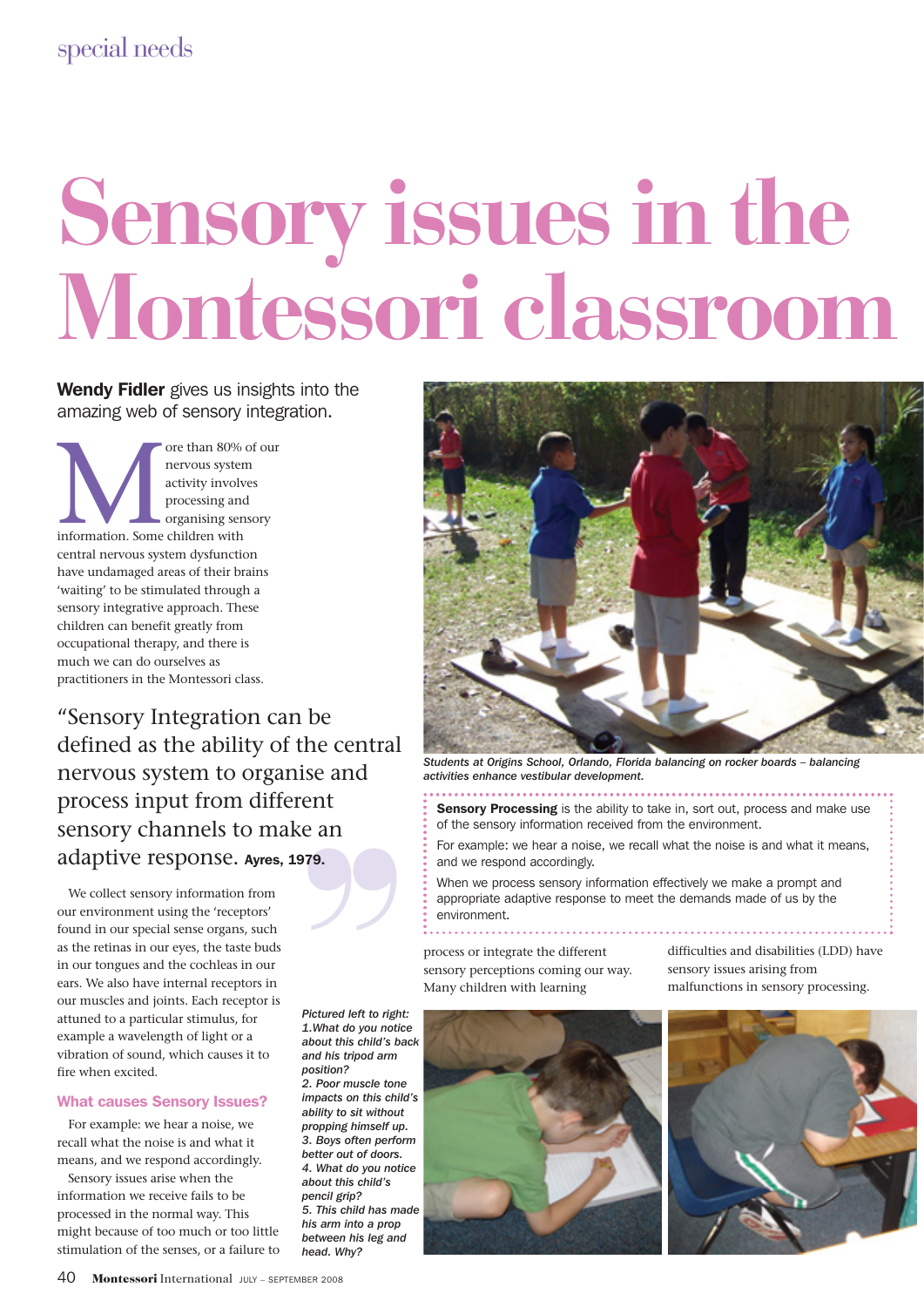#### The Seven Senses

Dr Maria Montessori designed sensorial materials to help children isolate and develop the five senses of sight, sound, smell, taste and touch. For example, there are:

- sound boxes and bells to develop the auditory sense (sound)
- $\blacksquare$  smelling bottles and food preparation  $\frac{6}{9}$ for the olfactory sense (smell)
- activities to match sweet, sour, salt and bitter, the gustatory sense (taste)
- colour, shape, size and form activities to develop the visual sense (sight).
- rough and smooth boards to develop the tactile sense (touch)

In addition to the active touching we do with our hands and fingers, the skin covering our bodies registers basic sensations, such as touch, pressure, pain and temperature. It is what separates us from the rest of the world, giving us body boundaries that help us tell 'me' from 'not me'.

Some touch, like a hug, massage or back rub feels calm and comforting. Other touch is irritating or alerting like a tickle or strand of spider's web across the skin.

Dr Montessori designed other sensorial materials so that children could combine and integrate vestibular (balance) and proprioceptive (body awareness) stimuli.

#### The Vestibular Sense:

controls our sense of balance and plays a vital part in:

- information about the position and acceleration of our head and body and how it is moving in relation to gravity
- ocular movements (e.g. peripheral vision – what we can see at the edges of our vision whilst looking straight ahead)



*Climbing trees is great for developing vestibular and proprioceptive sense.*

Climbing trees is<br>
Children with poor vestibular<br>
processing often have deficier<br>
in posture and in the movem<br>
patterns that stable posture<br>
supports.<br>
The vestibular system has<br>
connections to most areas of ti<br>
central ne processing often have deficiencies in posture and in the movement patterns that stable posture supports.

The vestibular system has connections to most areas of the central nervous system; these enable us to respond with bi-lateral (both sides of the body) changes in balance and posture, make eye movements which compensate for head movement, and experience a range of sensations in response to movement. Children with poor vestibular processing often have deficiencies in posture and in the movement patterns that stable posture supports.

Balancing activities such as walking on the line, bouncing, sliding, spinning, swinging, dancing and

moving the head in all three planes – vertically, horizontally and diagonally all enhance vestibular development. Throwing and catching involve coordination of head, eye and hand, and of jumping and diving movements. Working and playing out of doors generally provides more vestibular stimulation than being indoors.

All the Montessori sensorial materials work for the vestibular sense; by the very nature of moving and looking towards the material, picking it up, turning, walking to the chosen place of work and moving the eyes and the head side to side and up and down in accordance with the demands of the activity. Working with the material on a floor mat involves good downward head movements.

Babies who miss out on pushing up from a tummy down position, who do not creep (commando crawl on elbows) or crawl on all fours often have undeveloped vestibular systems. ❮❮